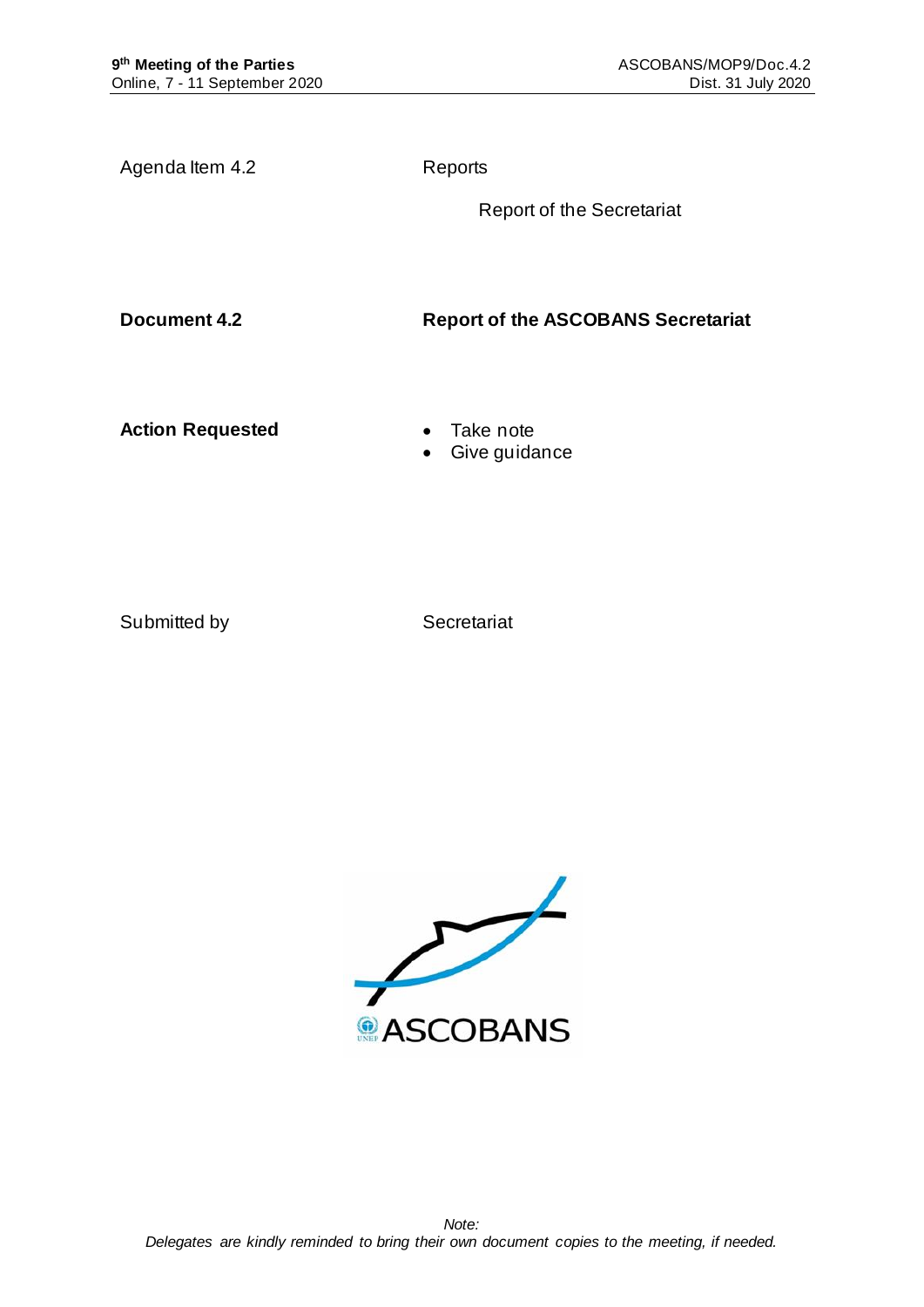# **REPORT OF THE ASCOBANS SECRETARIAT**

1. Pursuant to Article 4.3 of the Agreement, the Secretariat is presenting a summary report on progress made and difficulties encountered since the last Meeting of the Parties (MOP) in 2016. The report takes into account the functions of the Secretariat as outlined in Resolution 8.2 on the ASCOBANS Work Plan 2017-2020. Issues relating to the Agreement's finances and administration are reported upon separately in ASCOBANS/MOP9/Doc.7.1a.

## **Meetings**

- 2. One of the core functions of the Secretariat is to organize meetings of the bodies of the Agreement, as well as any working group meetings or workshops as instructed by Parties. The following 16 meetings and workshops were prepared and/or serviced by the Secretariat since the 8<sup>th</sup> Meeting of the Parties (MOP8):
	- Expert Workshop 'Unacceptable Interactions' and Bycatch, 22-23 February 2017, Bonn, **Germany**
	- ECS/ASCOBANS/ACCOBAMS Best Practice Workshop: Fostering Inter-regional Cooperation in Underwater Noise Monitoring and Impact Assessment in Waters around Europe, 29 April 2017, Middelfart, Denmark
	- 6<sup>th</sup> Meeting of the North Sea Group, 19-20 June 2017, Wilhelmshaven, Germany
	- 13<sup>th</sup> Meeting of the Jastarnia Group, 20-22 June 2017, Wilhelmshaven, Germany
	- 23<sup>rd</sup> Meeting of the Advisory Committee, 5-7 September 2017, Le Conquet, France
	- 14<sup>th</sup> Meeting of the Jastarnia Group, 12-14 March 2018, Copenhagen, Denmark
	- Joint ACCOBAMS/ASCOBANS/ECS/SPA-RAC Workshop on Marine Debris and Cetacean Stranding, 6 April 2018, La Spezia, Italy
	- 7<sup>th</sup> Meeting of the North Sea Group, 24 September 2018, Vilnius, Lithuania
	- 24<sup>th</sup> Meeting of the Advisory Committee, 25-27 September 2018, Vilnius, Lithuania
	- Workshop of the Intersessional Working Group on National Reporting, 7-8 February 2019, Bonn, Germany
	- 15<sup>th</sup> Meeting of the Jastarnia Group, 18-20 March 2019, Turku, Finland
	- Joint ACCOBAMS and ASCOBANS Workshop on Harmonization of the Best Practices for Necropsy of Cetaceans for the Development of Diagnostic Frameworks, 25-26 June 2019, Padua, Italy
	- 8<sup>th</sup> Meeting of the North Sea Group, 15 September 2019, Stralsund, Germany
	- 1<sup>st</sup> Meeting of the Common Dolphin Group, 16 September 2019, Stralsund, Germany
	- 25<sup>th</sup> Meeting of the Advisory Committee, 17-19 September 2019, Stralsund, Germany
	- 16<sup>th</sup> Meeting of the Jastarnia Group, 8-9 June 2020, online
- 3. Reports of most meetings and workshops listed above are available on the ASCOBANS website under [Advisory Committee](https://www.ascobans.org/en/meetings/advisory-committee) and [Other meetings.](https://www.ascobans.org/en/meetings/related-meetings) The Workshop on Management of MPAs for Small Cetaceans, planned for April 2020, was postponed due to the COVID-19 pandemic. Similarly, the 1st Meeting of the Joint Bycatch Working Group of ACCOBAMS and ASCOBANS, planned for May 2020, was postponed. The 9<sup>th</sup> Meeting of the North Sea Group was scheduled to take place in conjunction with the Jastarnia Group meeting in June 2020, but since that meeting was moved online there was no urgency for the group to meet at the same time. New dates for these three events are to be determined.

## **National Reports**

4. Article 4.2 of the Agreement instructs the Secretariat to "present to the Coordinating Authorities, each year no later than 30 June, a summary of the Party reports submitted in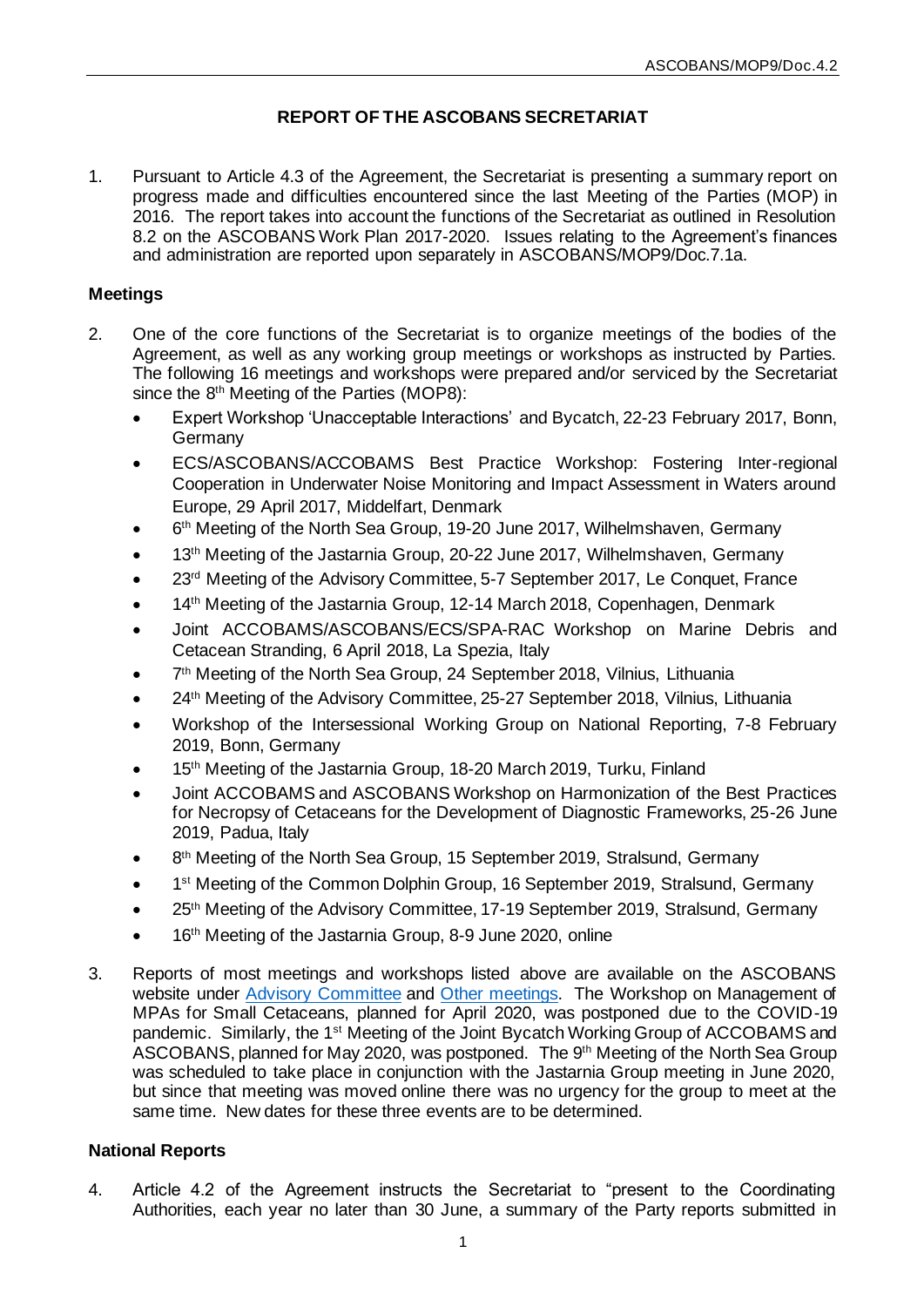accordance with Article 2.5 […]". However, followin[g Resolution 8.1](https://www.ascobans.org/en/document/national-reporting) adopted at MOP8, annual national reports cover only certain topics, and all topics are covered only in a MOP year. Therefore, national report compilations were not developed in this intersessional period. All the available national reports can be found on the [ASCOBANS website.](https://www.ascobans.org/en/documents/national-reports)

- 5. A comprehensive national reporting form presented in [ASCOBANS/MOP9/Inf.5.1](https://www.ascobans.org/en/document/ascobans-national-reporting-form-2016-2019), including questions for all sections listed in Resolution 8.1, was developed in advance of MOP9. The overarching form was developed thanks to a voluntary contribution from the Netherlands. An intersessional working group developed the questions for sections timed for AC24. The form includes introductory text under each sub-section to describe the aim of the section and relevance of the questions. This approach continues in the current form. Questions for the current form were compiled – and amended, as needed – from forms used in 2017, 2018 and 2019. A draft form was circulated to Parties, experts, and Non-Party Range States for comments, and finalized by a consultant in close cooperation with the Secretariat. There were no resources for inputting the questions online in time for reports to be submitted to MOP.
- 6. At the time of writing this document, seven national reports covering data from 2016 to 2019 as instructed by Resolution 8.1 – had been submitted to the Secretariat. If Parties agree to use the current questions for next year, the Secretariat can make the form available in Word format soon after the meeting. If Parties wish for the questions to be in an online format, this will take some time, depending on the Secretariat's capacity.

# **Representation of ASCOBANS**

- 7. Since MOP8, the Secretariat and its consultants were able to represent the Agreement at the following 40 conferences and meetings:
	- 67th Meeting of the CITES Standing Committee, 23 September 2016, Johannesburg, South Africa
	- 17<sup>th</sup> Meeting of the Conference of the Parties (COP) to CITES, 24 Sept 5 October 2016, Johannesburg, South Africa
	- 45<sup>th</sup> Meeting of the CMS Standing Committee, 9-10 November 2016, Bonn, Germany
	- 6<sup>th</sup> Meeting of the Parties to ACCOBAMS, 22-25 November 2016, Monaco, Monaco
	- 29<sup>th</sup> Meeting of the CITES Animals Committee, 18-22 July 2017, Geneva, Switzerland
	- 31<sup>st</sup> Annual Conference of the European Cetacean Society (ECS), 29 April 3 May 2017, Middelfart, Denmark
	- 2<sup>nd</sup> Meeting of the Sessional Committee of the CMS Scientific Council, 10-13 July 2017, Bonn, Germany
	- 12<sup>th</sup> Meeting of the Conference of the Parties to CMS, 23-28 October 2017, Manila, **Philippines**
	- 3<sup>rd</sup> Session of the UN Environment Assembly (UNEA3), 4-6 December 2017, Nairobi, Kenya
	- 32<sup>nd</sup> Annual Conference of ECS, 8-10 April 2018, La Spezia, Italy
	- 3<sup>rd</sup> Meeting of the Sessional Committee of the CMS Scientific Council, 29 May 1 June 2018, Bonn, Germany
	- 30<sup>th</sup> Meeting of the CITES Animals Committee, 16-21 July 2018, Geneva, Switzerland
	- 28<sup>th</sup> Symposium on the Marine Environment of the German Federal Maritime and Hydrographic Agency, 11-13 June 2018, Hamburg, Germany
	- UN Consultative Process on Oceans and the Law of the Sea (ICP-19), 18-22 June 2018, New York, USA
	- 48th Meeting of the CMS Standing Committee, 23-24 October 2018, Bonn, Germany
	- 18<sup>th</sup> Meeting of the CITES COP, 17-28 August 2019, Geneva, Switzerland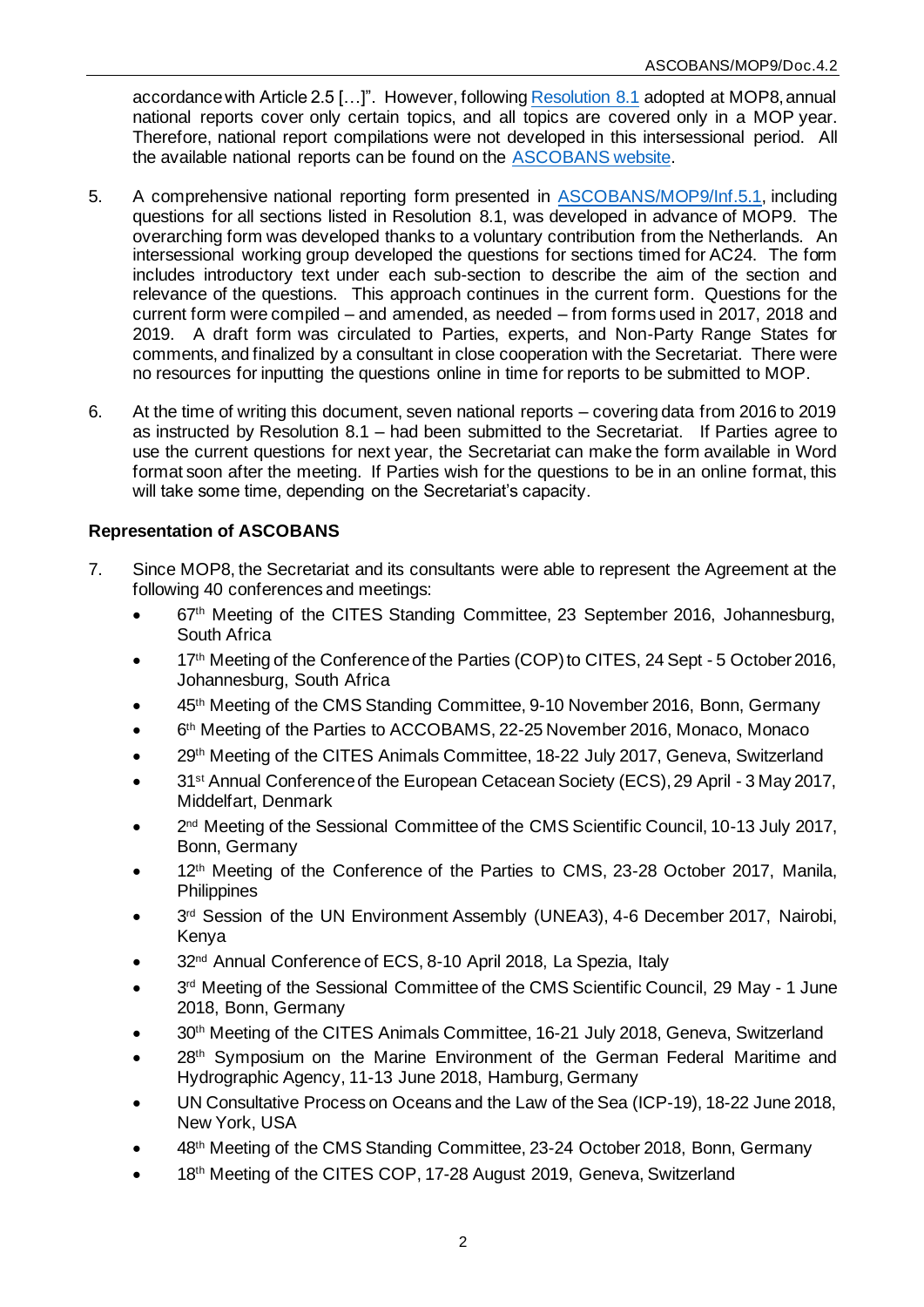- International Council for the Exploration of the Sea (ICES) Working Group on Bycatch of Protected Species (WGBYC), 5-8 March 2019, Faro, Portugal
- Symposium 'Marine Mammals in Changing Environment, 7-8 March 2019, Hamburg, Germany
- Scientific Symposium 'Bright Future? Harbour Porpoises in the Wadden Sea', 11 April 2019, Wilhelmshaven, Germany
- 10<sup>th</sup> Meeting of the HELCOM Working Group of the State of the Environment and Nature Conservation, 6-10 May 2019, Hamina, Finland
- International Whaling Commission (IWC) Workshop on Bycatch Mitigation Opportunities in the Western Indian Ocean and Arabian Sea, 8-9 May, Nairobi, Kenya
- IWC Technical Workshop on Bycatch Mitigation Opportunities in the Western Indian Ocean and Arabian Sea, 8-9 May 2019, Nairobi, Kenya
- The EU Scientific, Technical and Economic Committee for Fisheries (STECF) Expert Working Group Meeting on the implementation of Regulation (EC) 812/2004, 21 June 2019, Ispra, Italy
- 72nd Meeting of the CITES Standing Committee, 28 August 2019, Geneva, Switzerland
- Joint OSPAR-HELCOM workshop to examine possibilities for developing indicators for incidental bycatch of birds and marine mammals, 3-5 September 2019, Copenhagen, **Denmark**
- 13<sup>th</sup> Meeting of HELCOM Expert Group on Marine Mammals, 24-26 September 2019, Helsinki, Finland
- ACCOBAMS Workshop on Sonars and Cetacean Interactions, 8-9 October 2019, Toulon, France
- 7<sup>th</sup> Meeting of the Parties to ACCOBAMS, 5-8 November 2019, Istanbul, Turkey
- 4<sup>th</sup> Meeting of the Sessional Committee of the CMS Scientific Council, 12-15 November 2019, Bonn, Germany
- 49th Meeting of the CMS Standing Committee, 19 November 2019, Bonn, Germany
- IWC Workshop III on Marine Debris, 3-5 December 2019, La Carriga, Spain
- Meeting of the Marine Expert Group (MEG) under the EU Birds and Habitats Directives, 4 December 2019, Brussels, Belgium
- Workshop 'Harmonizing Global Strandings Response', 7 December 2019, Barcelona, Spain
- Workshop 'Incentivizing Consistent Data Collection and Transparent Reporting of Marine Mammal Bycatch in Fisheries', 8 December 2019, Barcelona, Spain
- 2<sup>nd</sup> World Marine Mammal Conference and 33<sup>rd</sup> Annual Conference of ECS, 9-12 December 2019, Barcelona, Spain
- 13<sup>th</sup> Meeting of the Conference of the Parties to CMS, 17-22 February 2020, Gandhinagar, India
- 13<sup>th</sup> Meeting of the ACCOBAMS Scientific Committee, 26-28 February 2020, Cap d'Ail, France
- ICES WGBYC, 10-13 March 2020, Den Helgen, the Netherlands and remotely
- IWC Scientific Committee Meeting (SC68B), 12-24 May 2020, online
- Roundtable on preventing bycatch of Common Dolphins and Harbour Porpoises in fisheries, 26 June 2020, online
- 8. It should be noted that in many cases, ASCOBANS representation came at no or much reduced cost, since staff members were travelling also on behalf of CMS and no extra charge was made to the Agreement.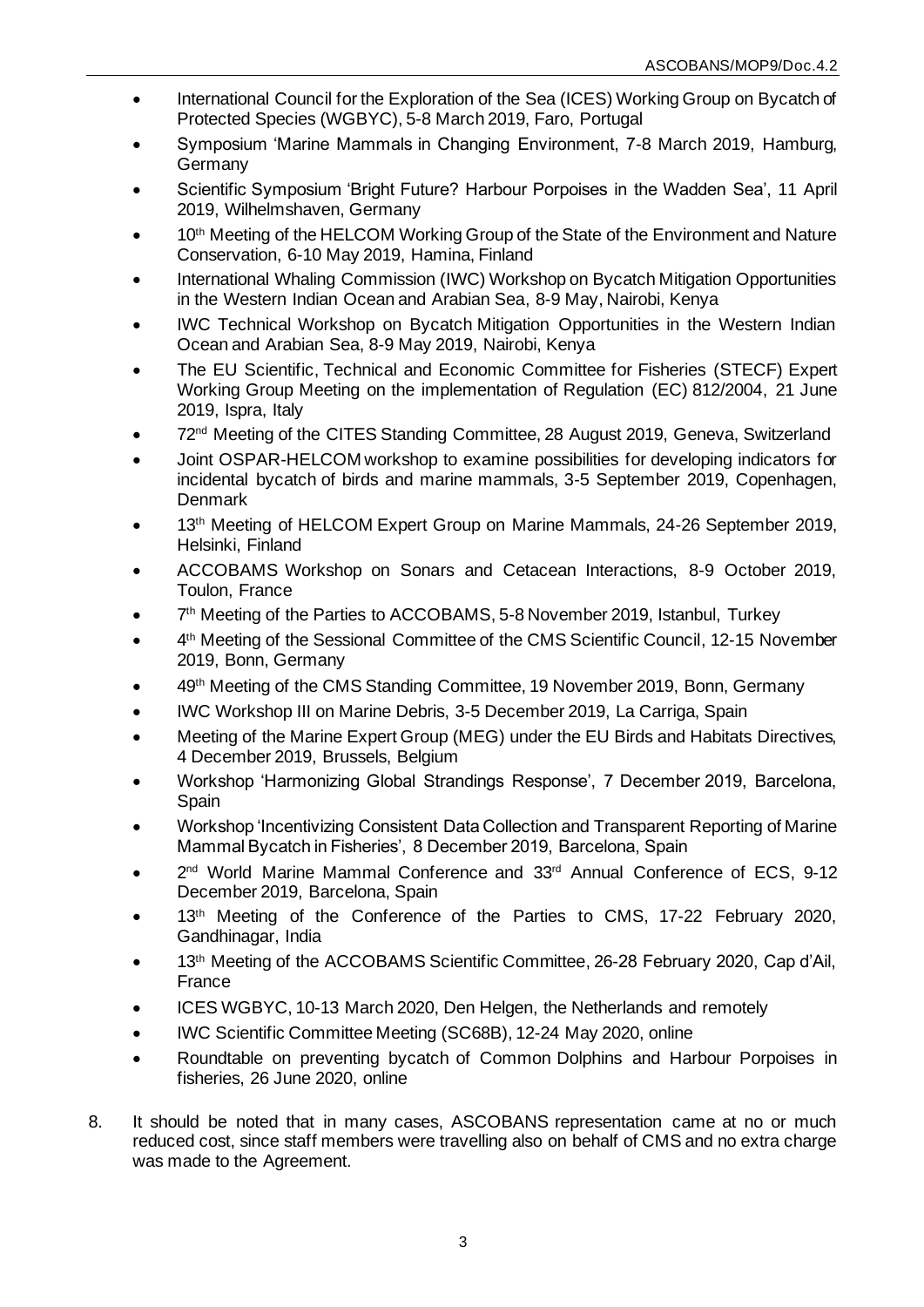9. In addition, AC Members and Observers kindly reported back from many other key meetings and conferences to AC23 [\(ASCOBANS/AC23/Inf.7.1a](https://www.ascobans.org/en/document/reports-form-relevant-meetings-back-ascobans)). Such summaries were not produced for AC24 nor AC25. Parties are requested to consider whether *Reports from Relevant Meetings back to ASCOBANS* should be produced for future AC meetings or not (see [ASCOBANS/MOP9/Doc.5.2/Rev.1](https://www.ascobans.org/en/document/draft-resolution-work-plan-ascobans-advisory-committee-and-secretariat-2021-2024), Activity 67). This activity is highly dependent on AC Members' and Observers' reporting to the Secretariat.

# **Outreach**

- 10. The Secretariat has produced reports on its outreach activities for each meeting of the Advisory Committee[: AC23/Doc.7.1,](https://www.ascobans.org/en/document/report-secretariat-outreach-and-education-acitivites) [AC24/Doc.10.1](https://www.ascobans.org/en/document/report-secretariat-outreach-and-education-activities-2)[, AC25/Doc.8.1.](https://www.ascobans.org/en/document/report-secretariat-outreach-and-education-activities-3)
- 11. The highlight of the outreach activities in the past quadrennium was the 25<sup>th</sup> Anniversary of ASCOBANS in 2017. It marked 25 years since the Agreement was first open for signature at the United Nations Headquarters in New York in March 1992, where it remained open for signature until its entry into force in March 1994. The Secretariat issued a press release and Executive Secretary congratulated Parties and ASCOBANS stakeholders on the occasion with a video message. The Executive Director of the United Nations Environment Programme also issued a message on the occasion, available on the [ASCOBANS website.](http://www.ascobans.org/en/news/un-environment-executive-directors-statement-25th-anniversary-ascobans) In addition, the Secretariat placed a number of special articles on the website highlighting the history of the Agreement and key issues, and launched the *People behind ASCOBANS* series, published on the ASCOBANS news page and Facebook page.
- 12. The ASCOBANS anniversary book *European Whales, Dolphins and Porpoises: Marine Mammal Conservation in Practice* was published in December 2019 by [Elsevier,](https://www.elsevier.com/books/european-whales-dolphins-and-porpoises/evans/978-0-12-819053-1) to mark 25 years since the Agreement entered into force. This book was commissioned for ASCOBANS and written by Peter Evans (Chair of the North Sea Group, and Co-chair of the Joint Bycatch Working Group of ACCOBAMS and ASCOBANS) as requested by the Advisory Committee some years ago. The book aims to be the most authoritative review of northern European cetaceans and the threats they face, whilst also giving insights into how ASCOBANS, an international Agreement was created, functions, and can meet obstacles to progress. The book includes contributions from several people who have been involved in the work of ASCOBANS throughout its existence, which also makes the book an interesting read.
- 13. To mark the 15<sup>th</sup> celebration of the International Day of the Baltic Harbour Porpoise in May 2017, the Secretariat issued a special anniversary edition of the ['Hello, little whale'](http://www.ascobans.org/en/news/hello-little-whale-video) video in all the languages of the countries around the Baltic Sea, as well as in English. The video campaign had more than 50,000 views on Facebook.
- 14. The [ASCOBANS website](http://www.ascobans.org/) continues to be the most important outreach tool at the disposal of the Secretariat. In the period from 1 January 2017 to 30 June 2020, it had nearly 135,000 page views. Content updates are required on an ongoing basis, but dependent on staff capacity. At the time of writing this document, the ASCOBANS Kids webpage was not available for technical reasons: the webpage is hosted outside the ASCOBANS domain, and the joint CMS and AEWA Information and Communications Team is now assessing whether the webpage could be hosted in the ASCOBANS domain. A CMS Family-wide website upgrade is scheduled for 2021 to improve functionality and enhance security.

## **Cooperation with Parties, Non-Party Range States, International Organizations, NGOs**

# **Parties**

- 15. The Secretariat has regular and productive contacts with the coordinating authorities of all Parties, as well as members of the Advisory Committee.
- 16. The effectiveness of intersessional work partly depends on the time the Coordinators and AC members can devote to the Agreement, which generally constitutes only one of many dossiers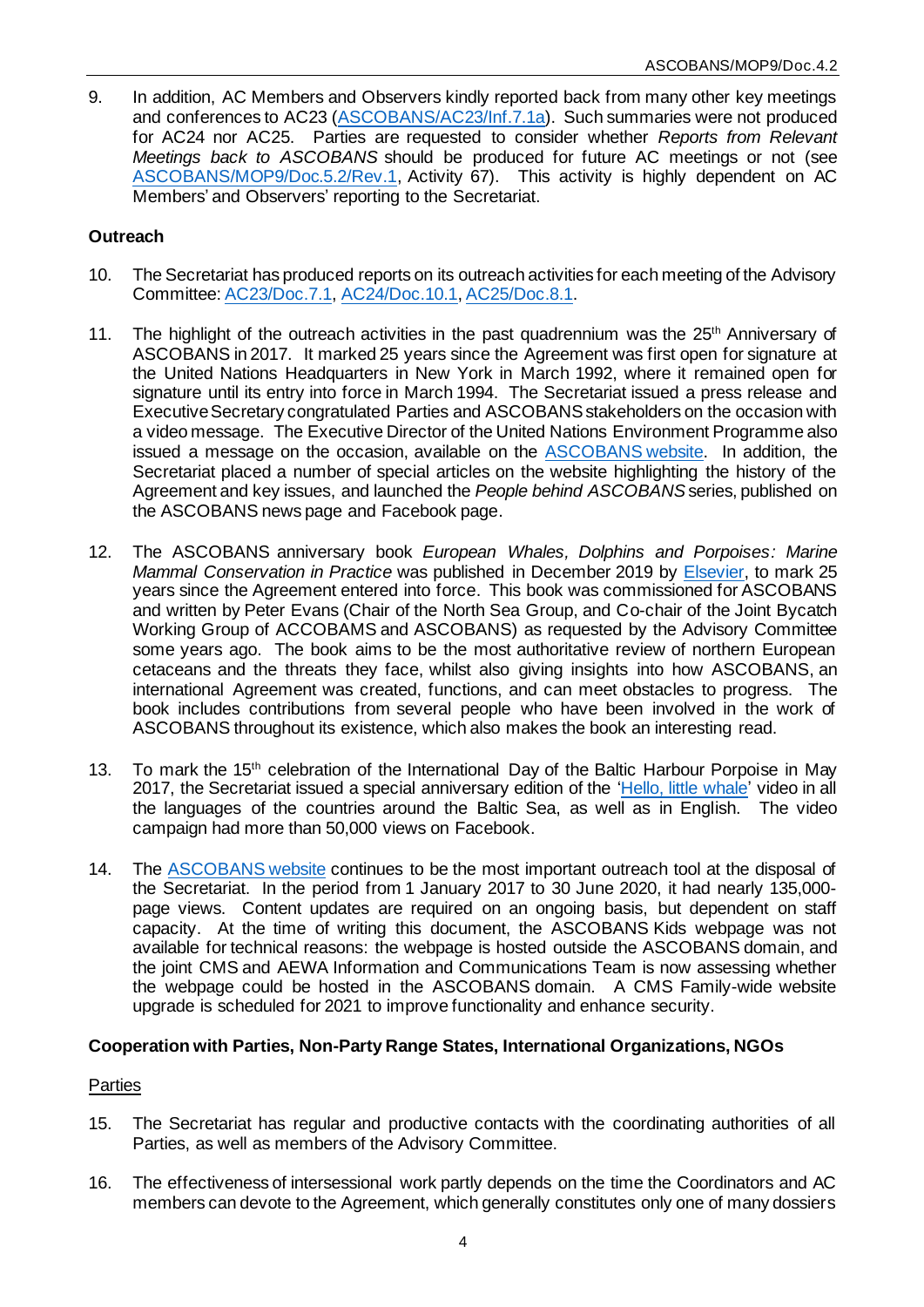they deal with. Due to the heavy non-ASCOBANS workload of the people involved, deadlines for reports or comments to be submitted to the Secretariat are not always observed, causing delays in the work of the Agreement. The Secretariat would like to reiterate its call to Parties to ensure that National Coordinators and Advisory Committee members are able to dedicate the required time in order to progress work intersessionally.

17. The importance of scientific expertise at the meetings of the regional working groups, as well as at the Advisory Committee, cannot be overemphasized. The advice given to Parties through these fora should be of the highest technical quality and scientifically sound, so that it can be a good basis for the decisions to be made by policy-makers. The Secretariat therefore urges all Parties to ensure that scientists are able to participate fully in these meetings and any intersessional work to be carried out.

#### Non-Party Range States

- 18. Throughout the intersessional period, the Secretariat has made efforts to keep in touch with non-Party Range States (Estonia, Ireland, Latvia, Norway, Portugal, Russia, Spain, and the European Union), inviting them to meetings, informing them of meeting outcomes and encouraging dialogue and engagement.
- 19. Resources do not allow personal visits by members of the Secretariat to non-Party Range States in order to encourage accession, but regular efforts are made in the margins of other conferences to speak to delegates from these countries and hand over information material on the Agreement and its activities. Parties' support in the efforts to recruit new Parties for ASCOBANS, for example through their bilaterial contacts with neighbouring States or EU fora, remain crucial.

#### International Organizations

- 20. Cooperation with and active participation of relevant international and Intergovernmental Organizations remains a priority for the Agreement. Representation at their meetings is one important way in order to facilitate close contacts, and as outlined above reports both by the Secretariat and members of the Advisory Committee are presented annually to the AC.
- 21. The Secretariats of ASCOBANS and ACCOBAMS strive to cooperate as closely as possible and keep each other informed of relevant developments and initiatives. They also encourage coordination and synergies in scientific intersessional work carried out by working groups and regularly hold joint workshops (for details see above). In the cases of CMS and ASCOBANS, shared staff ensures maximum synergies. Wherever appropriate, members of the scientific advisory bodies get invited to the meetings of the bodies of the other agreements. This pertains specifically to CMS, ACCOBAMS and ASCOBANS. Staff members frequently represent the whole CMS Family at meetings of other multilateral environment agreements.
- 22. The Secretariat submits a progress report to each IWC meeting. ASCOBANS benefits from cooperation between CMS and the IWC, e.g. through the possibility of occasional representation at the Commission Meetings and the good working relationship between the Secretariats, which since 2000 have had a Memorandum of Understanding. The Secretariats are regularly in touch regarding areas for cooperation.
- 23. There is also mutual exchange of information as opportunities and needs arise with the HELCOM Secretariat, the OSPAR Secretariat, the NAMMCO Secretariat and the European Commission. Given the limited time and financial resources available for cooperation, ASCOBANS has especially benefited from the participation of the CMS Secretariat in many conferences and meetings.